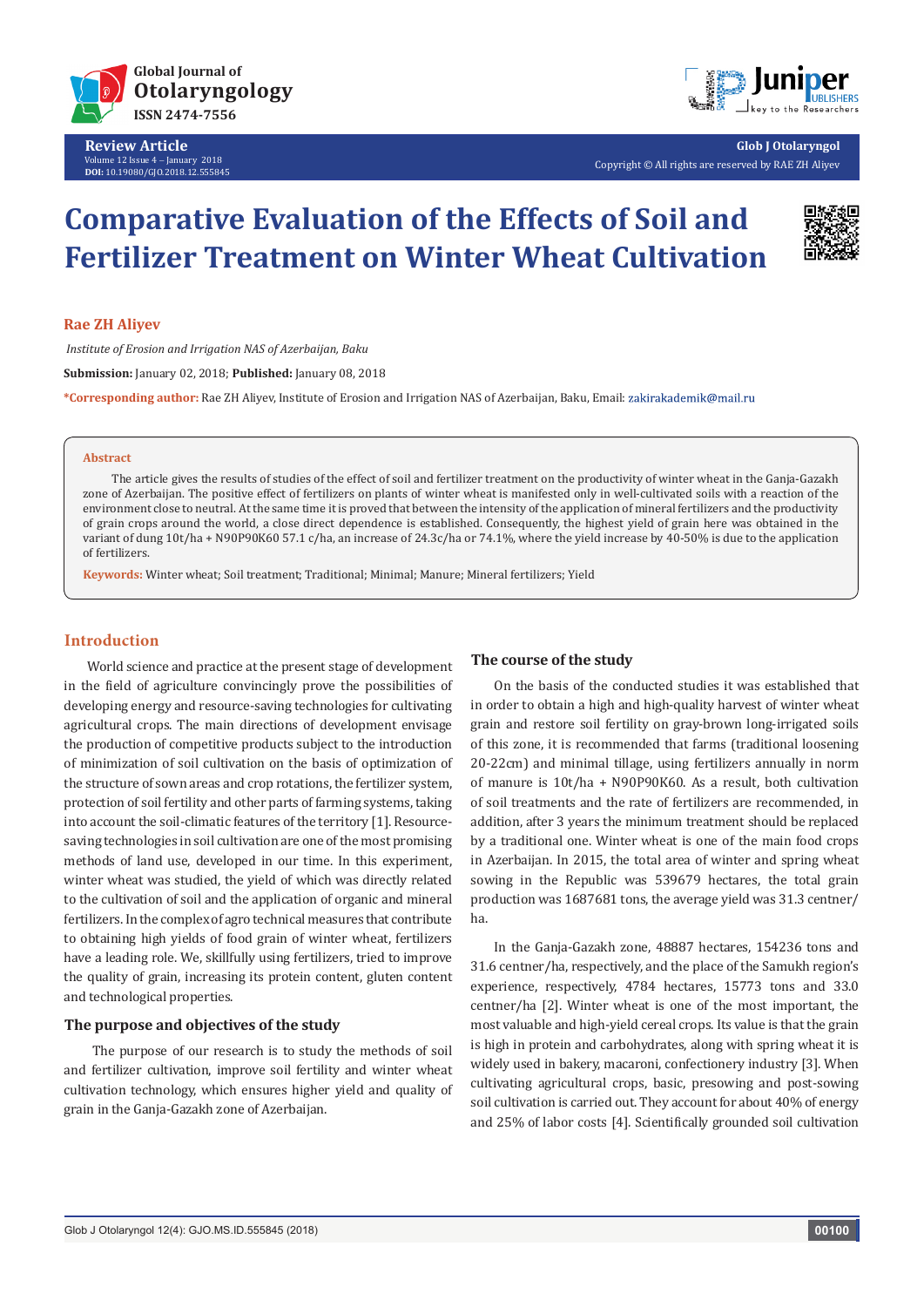provides accumulation and preservation of moisture in the root zone, mobilization of nutrients, effective control of weeds, diseases, pests, creation of optimal agrophysical conditions for biological processes in the arable layer, growth and development of cultivated plants [5].

The soil cultivation system in agriculture should be aimed at maximizing the use of local bioclimatic resources, biological and agro-technical methods for regulating the productivity of arable land [6]. Plant nutrition is the most important factor in the productivity of crops. Between the intensity of the application of mineral fertilizers and the productivity of grain crops around the world, a close direct relationship has been established. The increase in yields by 40-50% is due to the use of fertilizers [7]. At the present stage of the development of agriculture, the main direction in improving the mechanical treatment of the soil is its minimization a reduction in intensity due to a reduction in the number and depth of processing, and the combination of a number of technological operations in one pass of the aggregate along the field by using combined machines and tools [8].

In modern agricultural production, the issues of developing new low-cost technologies for crop cultivation, effective removal of the causes of soil degradation, as well as negative consequences of man-made impact on soil, are more acute than ever. One of the topical issues in the technology of growing grain crops is resource conservation. It is well known that in traditional technologies, 50% of the cost falls on the basic tillage in the form of plowing to a depth of 20-22 cm. At the same time, there is very limited material on the effectiveness of the surface and small-scale uncontaminated soil cultivation and very little data on the results of the systematic application of zero processing to all crops of crop rotation [5,8].

# **Methodology of Research**

The studies were conducted in 2012-2015 in the Central Experimental Base of the Azerbaijan Research Institute of Cotton Growing located in the western zone of Azerbaijan. The scheme of the experiment is two-factor (2x4) with the following factors.

## **Factor a: Soil processing:**

- i. Traditional processing (loosening 20-22cm)
- ii. Minimal processing (10-12cm of chisel).
- 4.2. Factor b: Doses of fertilizers:
- a) Without fertilizer
- b) Manure 10t/ha + N60P60K30
- c) Manure 10t/ha + N90P90K60
- d) The manure is 10t/ha + N120P120K90

The precursor of winter wheat was cotton. The soil of the experimental site is carbonate, long irrigated, gray-brown, easily loamy. The content of nutrients decreases from top to bottom

in the meter horizon. According to the accepted gradation in the country, agrochemical analysis shows that these soils are poorly provided with nutrients and require the use of organic and mineral fertilizers. The content of total humus (according to Tyurin) in the 0-30 layer and 60-100 cm, 2.15-0.85%, gross nitrogen and phosphorus (according to KE Ginzburg) and potassium (according to Smith), respectively, is 0.15 -0.06%; 0,13-0,07% and 2,39-1,51%, absorbed ammonia (according to Konev) 18,0-6,5 mg/kg, nitrate nitrogen (according to Grandval-Liazhu) 9,7-2,6 mg / kg, mobile phosphorus (according to Machigin) 15.8-4.5 mg/ kg, exchange potassium (according to Protasov) 263.5-105.3mg/kg, pH of the aqueous suspension is 7.8-8.4 (in potentiometer). And also the physico-chemical composition of the soils of the experimental site was studied [9,10].

 Experimental fields are characterized by a high sum of exchange bases, reaching in the plowing layer 29.8 meq/100 g soil. With depth, it decreases, reaching a minimum in the layer of 60-100 cm is 21.1 meq/100 g of soil. Soil density is 1.19-1.31 g / cm3, respectively. Agrotechnics of growing of winter wheat of «Gobustan» variety is traditional for the zone. The total plot area is 56 m2, accounting 50.4 m2, the repetition is three-fold, the location of the plots is randomized. Annually manure, phosphorus and potassium were brought in autumn for plowing, nitrogen fertilizers were used in spring 2 times as a fertilizer. Experience was laid down by methodical instructions (M.: VIUA, 1975) by the method of comb-seeding at the rate of 200 kg/ha. As mineral fertilizers, nitrogen-ammonium nitrate, phosphorus-simple superphosphate, potassium-sulfate potassium are used here.

### **Results and Discussion**



 $P = 1.38 - 2.47%$ 

In the traditional treatment of soils, on average, over the years of research, the collection of winter wheat grain in a fertilizer-free version amounted to 32.8 c/ha (Figure 1). In the variant, the manure 10 t/ha + N60P60K30 the grain yield is 40.1 c/ha, the increment is